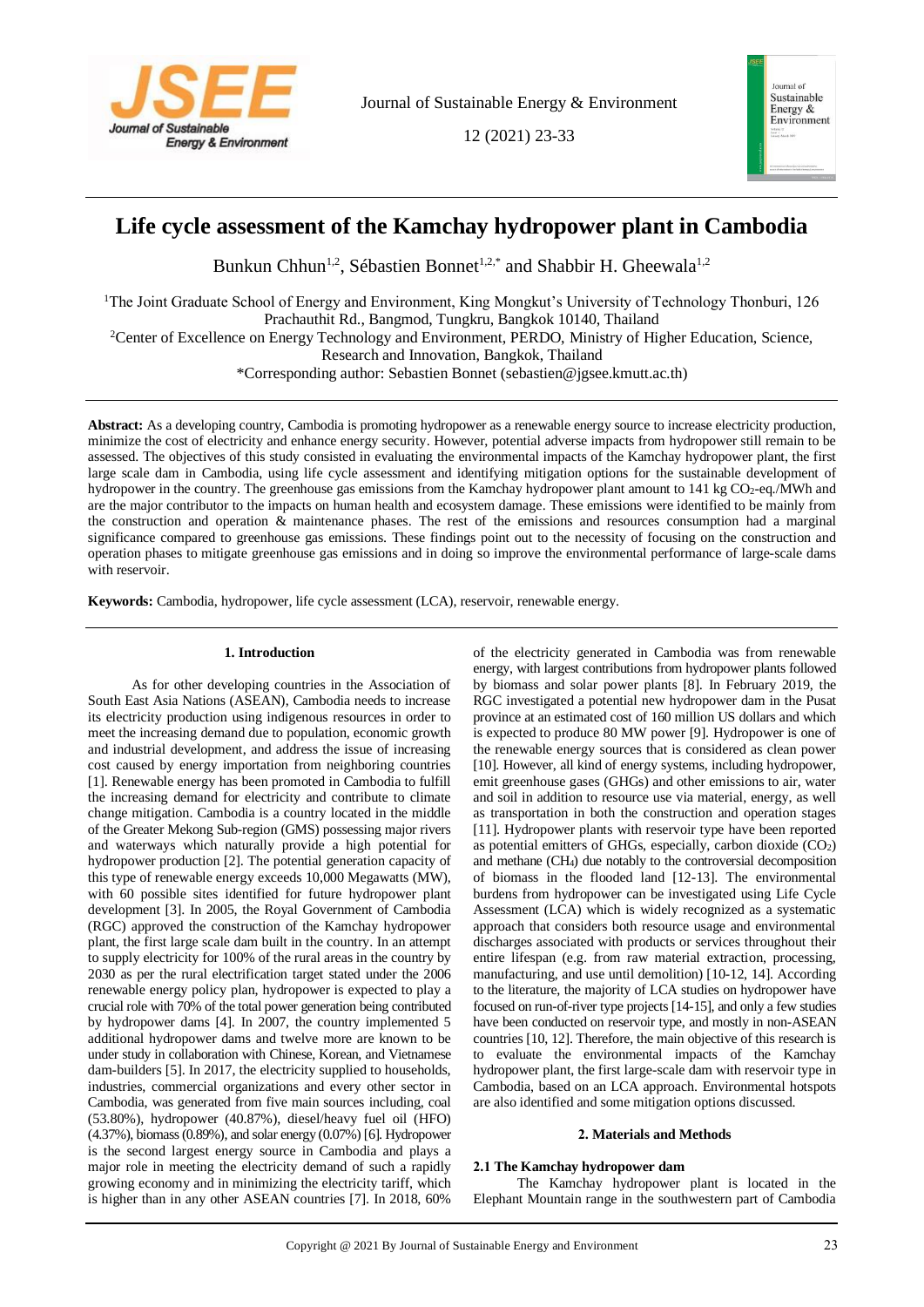on the Kamchay river which is situated in Mak Prang commune, Teuk Chhou district, Kampot province. The river basin is located between latitudes 10°40' and 11°05' and longitudes 103°50' and 104°10'. About 15 km downstream of the river from the hydropower dam is the nearest city, the provincial town of Kampot, which is situated 150 km away from Phnom Penh, the capital city of Cambodia.

The Kamchay hydropower plant is a BOT (build, operate, and transfer) project between the RGC and a Chinese dam builder, with a generation capacity of 194.10 MW. The purpose of this project is to generate electricity to meet the increasing demand of the country in energy and reduce the importation of electricity from neighboring countries including, Thailand, Lao PDR and Vietnam. The importation of electricity represents an energy security challenge and leads to a higher cost of electricity compared

to other ASEAN countries. The construction of the Kamchay hydropower plant started in September 2007 and was completed in November 2011. The plant is composed of two dams and three powerhouses (PH), PH1 with a generating capacity of 180 MW, PH2 and PH3 with generating capacities of 10.1 MW and 4 MW, respectively. The dimension of the first dam is 112 m high, 6 m wide, and 568 m long while the second dam is 20 m high, 2 m wide, and 195 m long. The main dam blocks the water from the upstream and forms a reservoir with a volume of 7.18 billion m<sup>3</sup>. The flooded land for reservoir 1 and reservoir 2 is 1990 ha and 25.7 ha, respectively. The average annual net electricity output of the plant to the grid is 508.2 GWh which is equivalent to about 68% of the total electricity used in Cambodia in 2004 [16]. The detailed technical information of the Kamchay hydropower plant is shown in Table 1.



**Table 1.** Technical details of the Kamchay hydropower plant.

|                    | PH <sub>1</sub>              | PH <sub>2</sub>                                              | PH <sub>3</sub>              |
|--------------------|------------------------------|--------------------------------------------------------------|------------------------------|
| Installed capacity | 180 MW                       | 10.1 MW                                                      | 4.0 MW                       |
| Quantity of units  | 3                            | 4                                                            |                              |
| Turbine type       | 3×Vertical-Francis           | 3 × Bulb extension tubular<br>$1 \times$ Propeller           | 1 × Horizontal Francis       |
| Generator type     | $3 \times$ SF60-78/5500      | 3× SFW3100-36/3260<br>$1 \times$ SFW1800-20/2150             | $1 \times$ SFW4000-8/1730    |
| Water head         | $122 \text{ m}$              | 6.8 <sub>m</sub><br>9.0 <sub>m</sub>                         | $93 \text{ m}$               |
| Design flow rate   | $163.5 \text{ m}^3/\text{s}$ | $52.47 \text{ m}^3/\text{s}$<br>$10.00 \text{ m}^3/\text{s}$ | $5.124 \text{ m}^3/\text{s}$ |
| Rated voltage      | 13.8 kV                      | $10.5 \text{ kV}$                                            | 6.3<br>kV                    |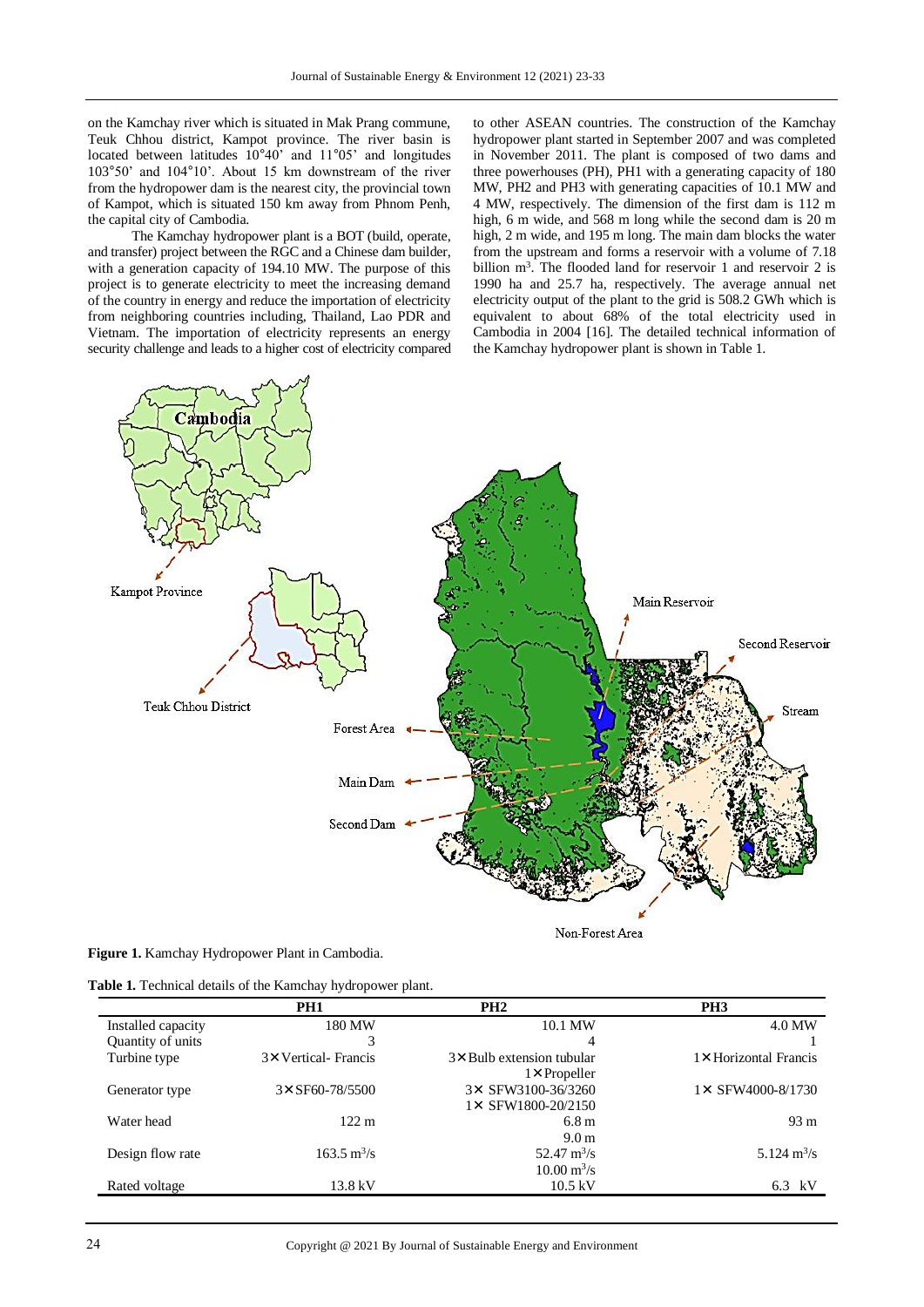#### **2.2 Goal and scope of the research study**

The goal of this research is to evaluate the environmental impacts of the first large scale hydropower plant in Cambodia from cradle-to-grave using process-based LCA following the International Organization for Standardization (ISO) 14040 and 14044 guidelines. The study also aims at identifying potential environmental hotspots and mitigation options in support of the sustainable development of hydropower in the country. The materials, equipment, transportation types, and energy used over the whole life cycle of the Kamchay hydropower plant were considered in this research. The emissions caused by the decomposition of biomass in the flooded land of the reservoir were also investigated. However, the resources used for habitation of workers during the construction period as well as the transmission and distribution for electrical network were considered as beyond the scope of this study. The decommissioning of the dam after full operation and disposal of the waste to landfill were included in the assessment of environmental impacts. The energy, resources and materials used in this research were calculated based on 1 MWh of electricity generation from the Kamchay hydropower plant which is the functional unit (FU).

#### **2.3 System boundaries**

The system boundary of this study includes four phases, representing the whole life cycle of the plant. These are the (1) construction phase, (2) operation & maintenance phase, (3) demolition & disposal phase, and (4) transportation phase. Deforestation for infrastructure development is in the preconstruction phase, which in turn is part of the construction phase including the resources, materials, and energy used from land preparation to completion of the hydropower plant construction. The operation & maintenance phase covers the energy and materials used in that stage, including the replacement of equipment throughout the lifespan of the Kamchay hydropower plant. The lifespan of this plant is 100 years according to the design document. The energy and materials used in the decommissioning stage of the dam are part of the demolition phase, including final disposal to a nearby landfill (i.e. demolition & disposal phase). The transportation of materials, equipment and waste (both local and overseas) throughout the whole system are part of the transportation phase. The overall system boundary of this research is illustrated in Fig. 2.

## **2.4 Life cycle inventory**

In order to produce the life cycle inventory (LCI) of the Kamchay hydropower plant, two methods of data collection were implemented. A major part of the data was collected from the design report of the Kamchay hydropower plant and through a face-to-face interview with the head of the site engineers. Secondary data was obtained from technical reports, the literature and interviews with technical staff from the Ministry of Environment (MoE) and the Ministry of Mine and Energy (MME) of Cambodia. The materials, energy, equipment, and transportation used within the system boundary of the Kamchay hydropower plant were investigated from the construction phase to the demolition & disposal phase.



**Figure 2.** System boundary of the Kamchay hydropower plant.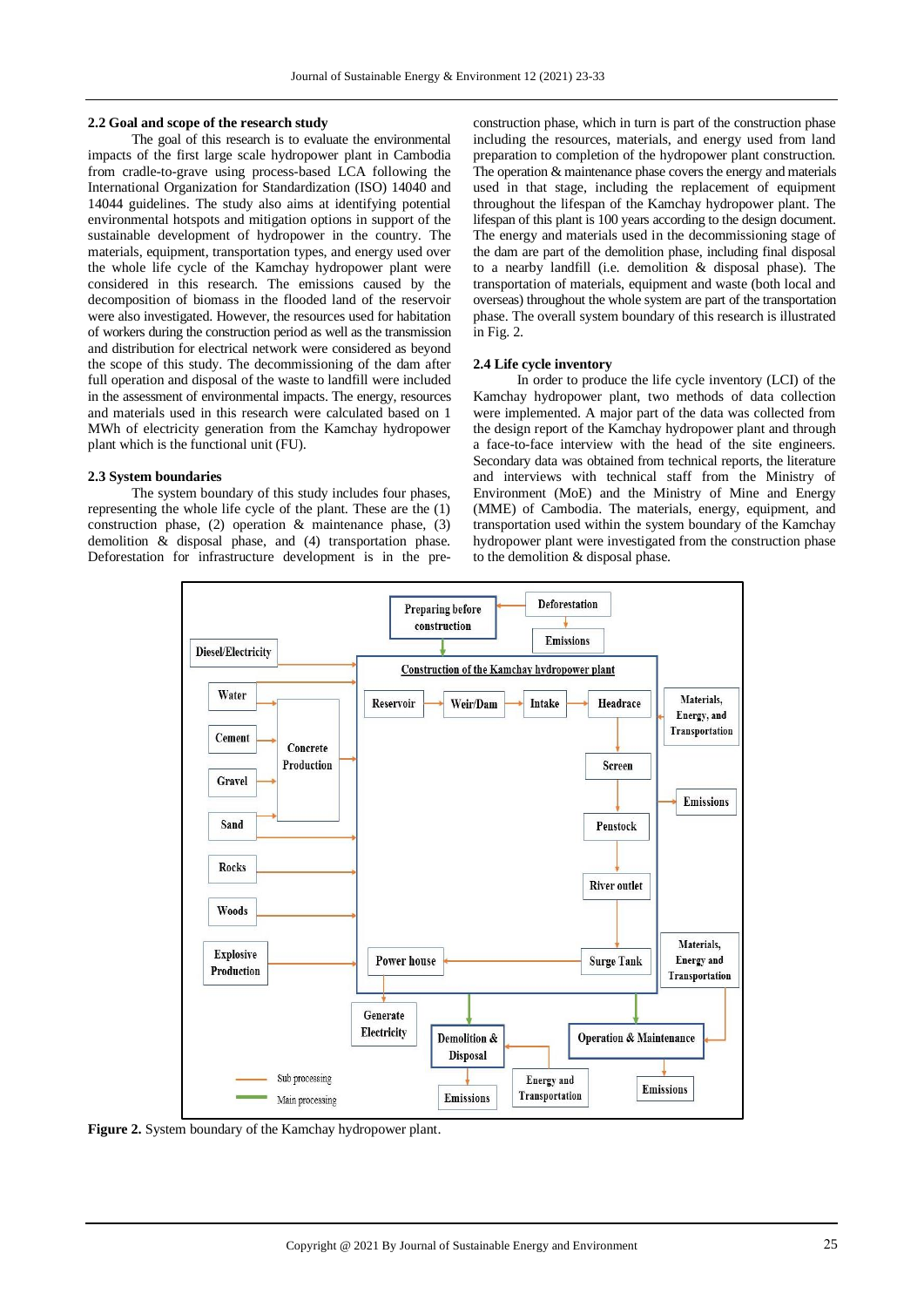| <b>Table 2.</b> List of pollutants and the sources of their respective emission values. |
|-----------------------------------------------------------------------------------------|
|-----------------------------------------------------------------------------------------|

| <b>EXAMPLE 2.</b> EXAMPLE 1.1 FOR THE CONDUCT OF THE REPORT OF $\frac{1}{2}$ is the conduct of $\frac{1}{2}$ |                                                 |  |  |  |
|--------------------------------------------------------------------------------------------------------------|-------------------------------------------------|--|--|--|
| <b>Pollutants</b>                                                                                            | <b>Sources</b>                                  |  |  |  |
| • Deforestation                                                                                              | $\bullet$ IPCC [17]                             |  |  |  |
| • Production of construction materials ( <i>i.e.</i><br>cement, steel, gravel, etc.)                         | Song et al. [18]<br>$\bullet$                   |  |  |  |
| $\bullet$ Energy                                                                                             | • IPCC [19], European Environmental Agency [20] |  |  |  |
| • Transportation                                                                                             | • IPCC [21], European Environmental Agency [22] |  |  |  |
| • Demolition                                                                                                 | • Suwanit & Gheewala [14]                       |  |  |  |

**Table 3.** Selected impact categories at midpoint and endpoint levels based on ReCiPe 2016.

| <b>Midpoint impact categories</b>    | Unit                      |  |  |
|--------------------------------------|---------------------------|--|--|
| Climate Change                       | $kg CO2$ -eq.             |  |  |
| Stratospheric Ozone Depletion        | kg CFC-11-eq.             |  |  |
| <b>Photochemical Ozone Formation</b> | $kg NOx$ -eq.             |  |  |
| Particulate Matter Formation         | $kg PM2.5-eq.$            |  |  |
| Terrestrial Acidification            | $kg$ SO <sub>2</sub> -eq. |  |  |
| <b>Freshwater Ecotoxicity</b>        | $kg$ 1,4-DCB-eq.          |  |  |
| <b>Mineral Resource Scarcity</b>     | kg Cu-eq.                 |  |  |
| <b>Fossil Resource Scarcity</b>      | kg Crude oil-eq.          |  |  |
| Land use                             | m <sup>2</sup>            |  |  |
| <b>Endpoint impact categories</b>    | Unit                      |  |  |
| Human Health                         | <b>DALY</b>               |  |  |
| <b>Terrestrial Ecosystems</b>        | species.yr                |  |  |
| Freshwater Ecosystems                | species.yr                |  |  |
| <b>Resource Scarcity</b>             | USD2013                   |  |  |

# **2.5 Calculation of GHG emissions from the flooded land of the Kamchay reservoir**

The biogenic GHG emissions related to the decomposition of biomass in the flooded land of the Kamchay reservoir were estimated based on an emission rate for tropical climate from Song et al. [18]. To perform the assessment, Equation (1) was used as follows:

$$
E = (ER \times Age \times Land use)/EP \tag{1}
$$

Where *E* represents the final estimated amount of GHG emissions (g CO2-eq. per MWh), *Age* is the lifespan of the reservoir following its construction (year), *Land use* refers to the total flooded area of the reservoir  $(m^2)$ , and  $EP$  is the net electricity output of the plant over the lifespan of the plant (MWh). *ER* is the reservoir GHG emission rate for the tropical climate zone (i.e. 2,733 g  $CO_2$ -eq./m<sup>2</sup>/year based on Song et al.  $[18]$ ).

## **2.6 Life cycle impact assessment**

The purpose of life cycle impact assessment (LCIA) is to quantify the potential environmental impacts of every single inventory parameter, including, energy, materials, equipment, and transportation by converting LCI data into potential impacts.

The ReCiPe 2016 LCIA method provides assessment results at both the midpoint and endpoint levels. The characterization factors at the midpoint level are located somewhere along the impact pathway, typically at the point after which the environmental mechanism is identical for all environmental flows assigned to that impact category [23]. Those at the endpoint level correspond to the three areas of protection which are human health, ecosystem quality and resource scarcity. The LCIA, based on the midpoint results, helps the interpretation of LCA studies by translating those emissions and resource extractions into a limited number of environmental impact scores. The endpoint characterization factors provide information on the environmental relevance of the environmental flows [23]. Thus, in this study, both midpoint and endpoint impact categories from the ReCiPe 2016 method were considered as shown in Table 3.

The assessment was based on ReCiPe 2016 with hierarchist perspective calculated according to the functional unit of 1 MWh.

# **3. Results and Discussion**

#### **3.1 Life cycle inventory**

The inventory data of the Kamchay hydropower plant was collected for each of the four phases of its life cycle. These include the construction phase, operation & maintenance phase, demolition & disposal phase, and transportation phase. The life cycle inventory data is presented in Table 4 and related major considerations for each of the four phases detailed in the subsections that follow.

#### **3.1.1 Construction phase**

The construction process involves many resources such as cement, gravel, sand, stone, wood and equipment (i.e. hydraulic machinery, heavy-duty truck, electric motor, etc.). The energy used in this process (diesel and electricity) also plays an important role in the development of infrastructure. Deforestation for the construction of the Kamchay hydropower plant is part of the land clearing stage under the construction phase. The carbon emissions, materials and energy used during the deforestation stage were calculated based on the Intergovernmental Panel on Climate Change guidelines 2006 [17] and the European Environmental Agency guidelines 2019 [20]. The construction of the plant is the most complex phase compared to other life cycle phases of the hydropower plant. It mainly consists of building works and equipment installations. Building works comprise land clearing, filling and cutting (including ground compaction, covering, drilling and use of explosives), and construction from the laying of foundations to the final buildup of all components of the hydropower plant (i.e. dam, penstock, powerhouse, tailrace, road, reservoir and substation). The greenhouse gas emissions for different materials used in the construction phase (i.e. cement, steel, gravel, sand) were calculated using emission factors from Song et al. [18]. The energy and materials used for equipment were considered while the energy used for the manufacture of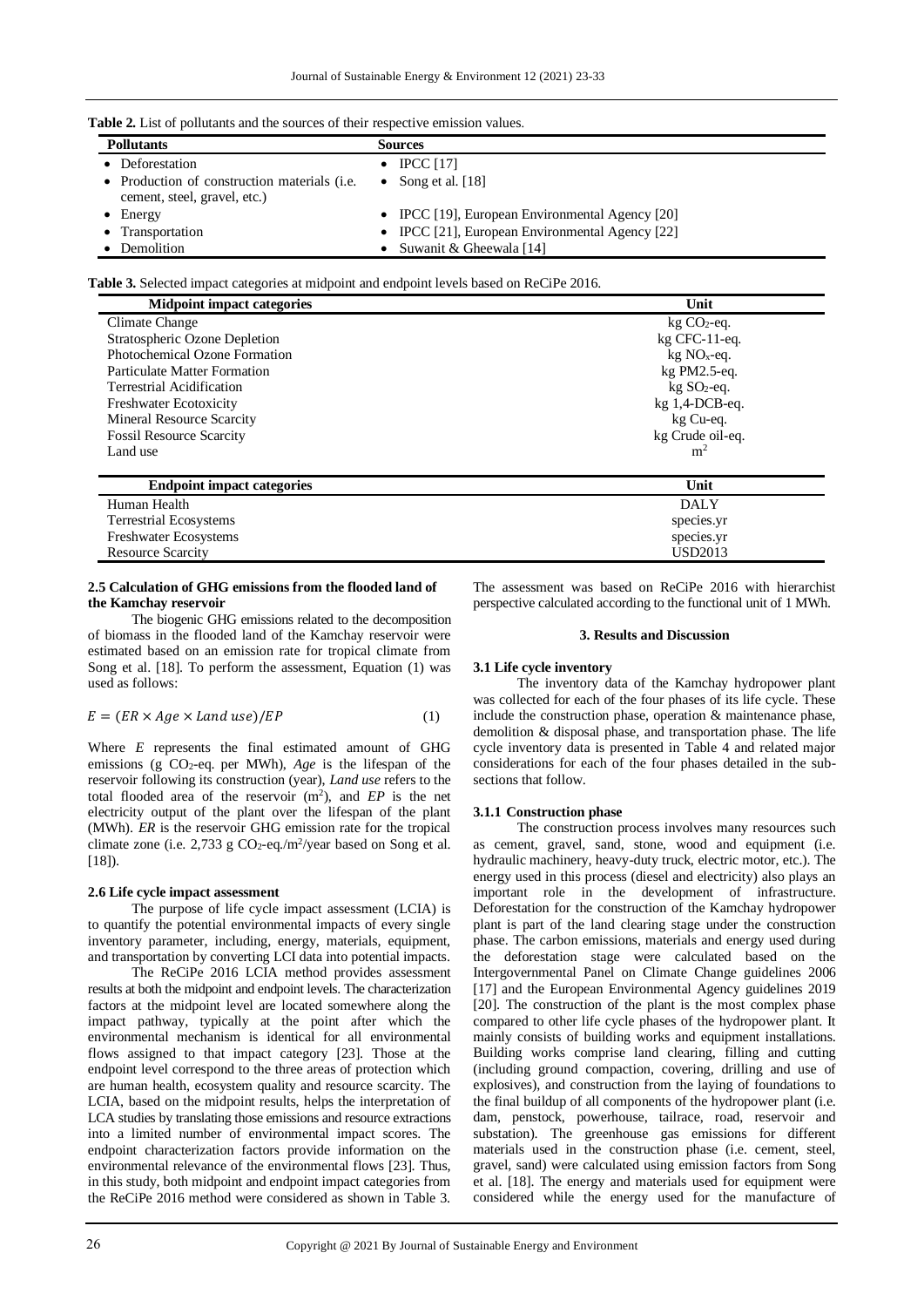equipment was excluded from the scope of the study. The use of energy and materials was calculated based on information from the design report of the Kamchay hydropower plant, the literature and from interviews with technical staffs, site engineers and operators of the Kamchay hydropower plant during a field survey in 2019.

## **3.1.2 Operation and maintenance phase**

The operation & maintenance phase requires less input of resources compared to the construction phase. Electricity, lubricant oil, and water flow are used for electricity generation using hydro-turbines. There are no emissions from the combustion of diesel fuel to generate electricity since the whole operation is mainly from the hydro-turbines. The electricity used in the operation phase was estimated based on energy use data collected from the provincial town of Kampot [6, 24-29]. Due to limitations in data availability, the lubricant oil used in the operation phase was calculated based on a previous hydropower related LCA study by Pang et al. [11]. Water flow was estimated based on records from the plant. In this study, the lifespan of equipment such as turbines, generator, etc., was assumed to be 25 years. In order to operate over 100 years, each piece of equipment is to be replaced 3 times. As part of the operation & maintenance phase, the decomposition of biomass in the flooded land of the reservoir was also considered as it is expected to be an important source of GHG emissions.

**Table 4.** Life cycle inventory of the Kamchay hydropower plant based on 1 MWh of electricity.

| <b>Construction Phase</b><br>Materials<br>Cement<br>$1.10E + 08$<br>$2.16E + 00$<br>kg | kg/FU<br>$m^3/FU$<br>$m^3/FU$<br>kg/FU |
|----------------------------------------------------------------------------------------|----------------------------------------|
|                                                                                        |                                        |
|                                                                                        |                                        |
|                                                                                        |                                        |
| m <sup>3</sup><br>Sand<br>$8.00E + 06$<br>1.57E-01                                     |                                        |
| m <sup>3</sup><br>Gravel<br>$1.20E + 06$<br>2.36E-02                                   |                                        |
| <b>Steel</b><br>3.15E-01<br>$1.60E + 07$<br>kg                                         |                                        |
| Steel formwork<br>$6.00E + 06$<br>1.18E-01<br>kg                                       | kg/FU                                  |
| m <sup>3</sup><br>Wooden formwork<br>$2.00E + 03$<br>3.94E–05                          | $m^3/FU$                               |
| Admixture<br>$3.60E + 06$<br>7.08E-02<br>kg                                            | kg/FU                                  |
| $1.50E + 06$<br>2.95E-02<br>Explosive<br>kg                                            | kg/FU                                  |
| Stone<br>m <sup>3</sup><br>$2.00E + 06$<br>3.94E-02                                    | $m^3/FU$                               |
| Diesel fuel<br>2.87E-01<br>$1.46E + 07$<br>kg                                          | kg/FU                                  |
| kWh<br>Electricity<br>$2.73E + 07$<br>5.37E-01                                         | kWh/FU                                 |
| m <sup>2</sup><br>Land use (Deforestation)<br>$5.02 E + 05$<br>$9.87 E - 03$           | $m^2/FU$                               |
| Equipment                                                                              |                                        |
| Turbine                                                                                |                                        |
| <b>Steel</b><br>$1.99E + 07$<br>3.91E-01<br>kg                                         | kg/FU                                  |
| Stainless steel<br>$6.32E + 0.5$<br>$1.24E - 02$<br>kg                                 | kg/FU                                  |
| $3.54E + 05$<br>$6.97E - 03$<br>Iron<br>kg                                             | kg/FU                                  |
| Aluminum<br>$2.62E + 04$<br>5.16E-04<br>kg                                             | kg/FU                                  |
| Generator                                                                              |                                        |
| Steel<br>2.86E-01<br>$1.46E + 07$<br>kg                                                | kg/FU                                  |
| $1.02E + 07$<br>2.01E-01<br>Copper<br>kg                                               | kg/FU                                  |
| Auxiliary (steel)                                                                      |                                        |
| Crane<br>$1.58E + 06$<br>3.10E-02<br>kg                                                | kg/FU                                  |
| Water gate and screen<br>$2.67E + 06$<br>5.25E-02<br>kg                                | kg/FU                                  |
| Penstock<br>7.89E+06<br>1.55E-01<br>kg                                                 | kg/FU                                  |
| King valve<br>$1.21E + 06$<br>2.39E-02<br>kg                                           | kg/FU                                  |
| Exciter<br>4.58E-03<br>$2.33E + 0.5$<br>kg                                             | kg/FU                                  |
| Speed governor<br>$2.28E + 06$<br>4.49E-02<br>kg                                       | kg/FU                                  |
| Transformer<br>9.17E-02<br>$4.66E + 06$<br>kg                                          | kg/FU                                  |
| <b>Transportation Phase</b>                                                            |                                        |
| 45t-Truck<br>$6.45E + 08$<br>tkm<br>$1.27E + 01$                                       | tkm/FU                                 |
| 20t-Truck<br>$4.73E + 07$<br>tkm<br>9.31E-01                                           | tkm/FU                                 |
| 6t-Truck<br>$5.24E + 06$<br>tkm<br>$1.03E - 01$                                        | tkm/FU                                 |
| Ship<br>$5.41E + 08$<br>$1.06E + 01$<br>tkm                                            | tkm/FU                                 |
| <b>Operation &amp; maintenance Phase</b>                                               |                                        |
| Electricity<br>$1.31E + 07$<br>kWh<br>2.58E-01                                         | kWh/FU                                 |
| Lubricant oil<br>4.77E-02<br>$2.43E + 06$<br>kg                                        | kg/FU                                  |
| m <sup>3</sup><br>Water flow<br>$1.84E + 11$<br>$3.62E + 03$                           | $m^3/FU$                               |
| $\rm m^2$<br>Land use (Flooded Land)<br>$2.02E + 07$<br>3.97E-01                       | $m^2/FU$                               |
| <b>Disposal Phase (Landfill)</b>                                                       |                                        |
| Steel structure<br>$1.76E + 07$<br>3.46E-01<br>kg                                      | kg/FU                                  |
| Equip. steel<br>$2.34E + 07$<br>$4.60E - 01$<br>kg                                     | kg/FU                                  |
| Stainless steel<br>2.18E-03<br>$1.11E + 05$<br>kg                                      | $\text{kg}/\text{FU}$                  |
| 8.86E+04<br>1.74E-03<br>Iron<br>kg                                                     | kg/FU                                  |
| Aluminum<br>$6.55E + 03$<br>1.29E-04<br>kg                                             | kg/FU                                  |
| Copper<br>2.55E+06<br>5.01E-02<br>kg                                                   | kg/FU                                  |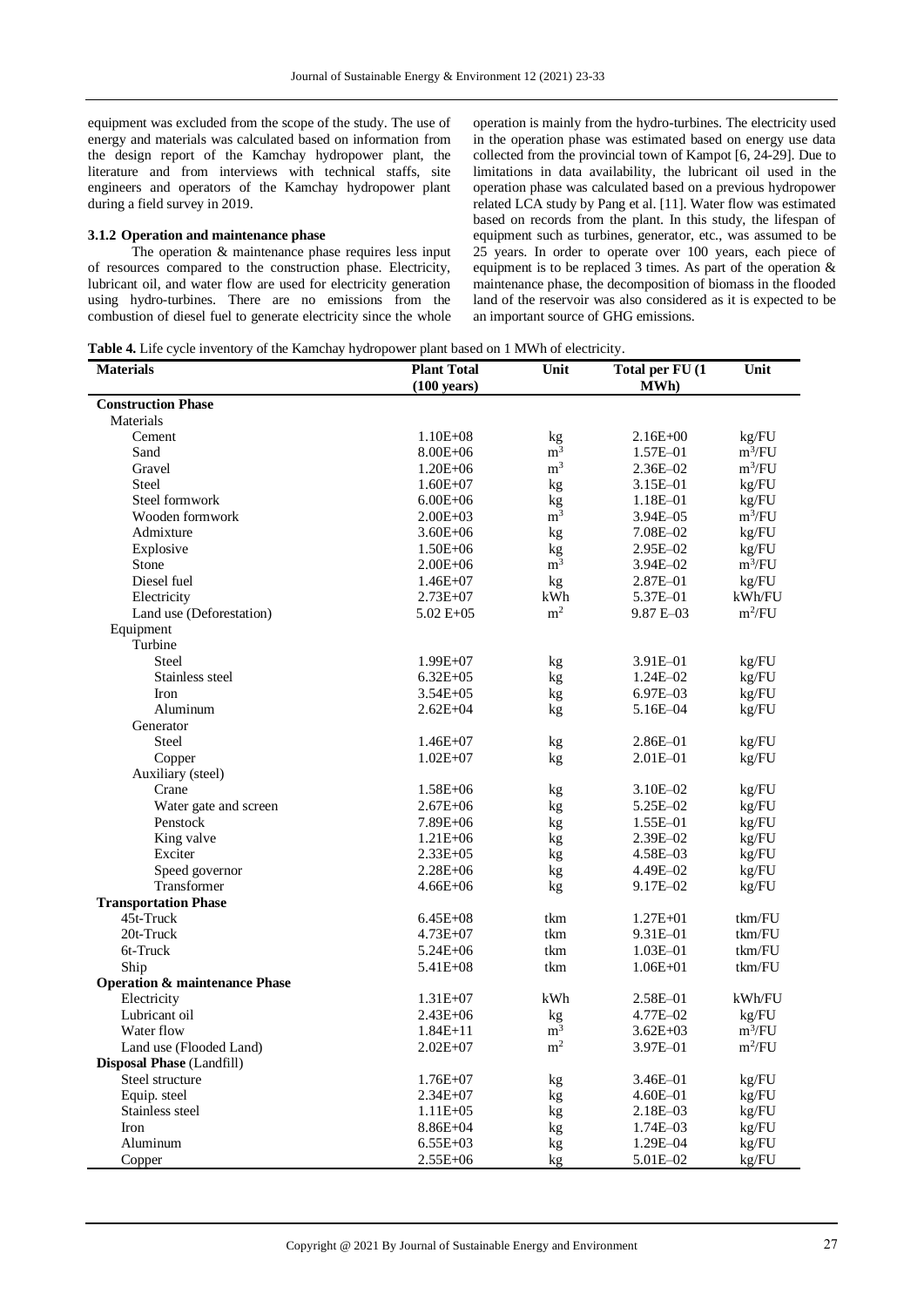## **3.1.3 Demolition and disposal phase**

At the end of the lifespan of hydropower plants, dams are demolished, and valuable components and materials can be recycled. Most LCA studies tend to neglect the decommissioning phase, leaving the dam in place due to a lack of information on this last stage [10, 11, 15, 18, 30]. Some studies, however, argue that excluding the demolition phase does not provide a complete estimation of impacts. These studies therefore include the demolition and removal of major components. This includes the main dam and the powerhouse as well as the recycling of valuable materials such as steel, stainless steel and iron. They also assume that there are no emissions from accumulated sedimentation [11, 14, 31]. In this study, emissions from the decommissioning of the plant were considered, excluding recycling of valuable materials and emissions from sedimentation. The demolition waste from the dam was considered to be disposed in a nearby landfill site. However, the land used for waste disposal was excluded from the study scope. As part of the estimation of the amount of waste to be disposed, the weight of steel was assumed to be reduced by 20% of its original weight because of deterioration. For steel equipment in contact with water, a 2% reduction in weight was considered [14]. Emissions related to the energy used for demolition were also included in the assessment of environmental impacts.

## **3.1.4 Transportation phase**

Emissions from the transportation phase relate to the transport of materials and products from one place to another via trucks, cars and ships. The total weight of transported materials and products, travel distances, and types & modes of transportation were considered to estimate emissions. According to the design report of the Kamchay hydropower plant and the Observatory of Economic Complexity (OEC), 98% of the cement, admixture and diesel were imported from Bangkok in Thailand via the Laem Chabang international port [32]. It is located about 706 km from the Kamchay hydropower site in Cambodia. Most of the materials and products used in the construction phase as well as the operation  $\&$  maintenance phase (i.e. steel, stainless steel, turbines, generator, etc.) were imported from Beijing in China via the Shanghai international port. It is located about 5,010 km from the Kamchay hydropower site. To be cost-efficient, the sand, gravel, stone and other aggregates used in the construction phase of the plant were collected from quarries located in the Kampot province (within a 30 km radius from the construction site). At the end of the lifespan of the hydropower plant, it was assumed that demolition waste is transported to a landfill site located 50 km away from the plant using a 45t-truck with empty return trip. The distance was assumed based on the master plan of the provincial town of Kampot in 2010 [33]. The distances for transportation in this research were estimated from the google map calculator for route distance [\(https://www.google.co.th/\)](https://www.google.co.th/) and the sea-routes calculator for maritime transportation (overseas-shipping) [\(https://searoutes.com/\)](https://searoutes.com/). A return-trip with no load was estimated only for local transportation.

## **3.2 Midpoint level impact assessment**

As indicated earlier, the ReCiPe 2016 midpoint method with world-hierarchist observation was used for the life cycle impact assessment of the Kamchay hydropower plant based on a functional unit of 1 MWh of electricity. The results for each impact category based on the four phases of the life cycle of the Kamchay hydropower plant, are shown in Table 5.

According to Table 5, the emissions contributing to each impact category are mainly from the construction and transportation phases of the hydropower plant. This is except for climate change and mineral resource scarcity, where the impacts are mostly contributed by emissions from the construction, and the operation & maintenance phases. Looking further into the results, climate change, stratospheric ozone depletion, freshwater ecotoxicity, fossil resource scarcity and land use are primarily caused by the construction phase while the transportation phase mainly contributes to photochemical ozone formation, particulate matter formation and terrestrial acidification. The demolition & disposal phase contributes the least impact to each impact category. Details for each impact category are provided below.

## **3.2.1 Climate change**

As shown in Table 5, the total life cycle GHG emissions of the Kamchay hydropower plant are  $141 \text{ kg CO}_2\text{-eq.}/\text{MWh}$ . The major contributors to these emissions are the operation & maintenance phase with 77% followed by the construction phase with 22%. These are followed by the transportation, and demolition & disposal phases with 0.7% and 0.3%, respectively. The GHG emissions from the construction phase are due to the deforestation before the construction process and the large amount of construction materials (especially concrete and steel), energy and land use consumed during that stage to build the hydropower system, i.e. dams, powerhouses, penstocks, roads, etc. The GHG emissions associated with deforestation during the construction phase were estimated to be 26 kg CO2-eq./MWh, i.e. 18% of the total GHG emissions from the Kamchay hydropower plant. The plant is located in a mountainous and remote area [34]. Therefore, the electricity used for its construction was mainly produced by

|  | <b>Table 5.</b> Life cycle impacts of the Kamchay hydropower plant based on 1 MWh of electricity. |
|--|---------------------------------------------------------------------------------------------------|
|  |                                                                                                   |

| <b>Impact category</b>              | <b>Construction</b> | <b>Operation &amp;</b><br><b>Maintenance</b> | Demolition &<br><b>Disposal</b> | <b>Transportation</b> | <b>Total</b> |
|-------------------------------------|---------------------|----------------------------------------------|---------------------------------|-----------------------|--------------|
| Climate Change ( $kg CO2$ -eq.)     | 30.71               | 109                                          | 0.30                            | 0.89                  | 141          |
| Stratospheric Ozone Depletion       | 3.89                | 0.02                                         | 0.88                            | 0.41                  | 5.20         |
| $(mg$ CFC-11-eq.)                   |                     |                                              |                                 |                       |              |
| Photochemical Ozone Formation       | 10.60               | 0.13                                         | 2.16                            | 14.43                 | 27.32        |
| $(g NOx-eq.)$                       |                     |                                              |                                 |                       |              |
| <b>Particulate Matter Formation</b> | 1.83                | 0.17                                         | 0.38                            | 2.38                  | 4.76         |
| $(g PM2.5 - eq.)$                   |                     |                                              |                                 |                       |              |
| <b>Terrestrial Acidification</b>    | 3.84                | 0.51                                         | 0.94                            | 7.38                  | 12.67        |
| $(g SO2-eq.)$                       |                     |                                              |                                 |                       |              |
| <b>Freshwater Ecotoxicity</b>       | 0.31                | 0.03                                         | 0.03                            | 0.05                  | 0.42         |
| $(g 1,4-DCB-eq.)$                   |                     |                                              |                                 |                       |              |
| <b>Mineral Resource Scarcity</b>    | 0.65                | 0.73                                         | 0.04                            | 0.63                  | 2.05         |
| $(mg Cu-eq.)$                       |                     |                                              |                                 |                       |              |
| <b>Fossil Resource Scarcity</b>     | 1.05                | 0.05                                         | 0.03                            | 0.93                  | 2.06         |
| (kg Crude oil-eq.)                  |                     |                                              |                                 |                       |              |
| Land Use $(m2)$                     | 0.03                | 0.001                                        |                                 |                       | 0.03         |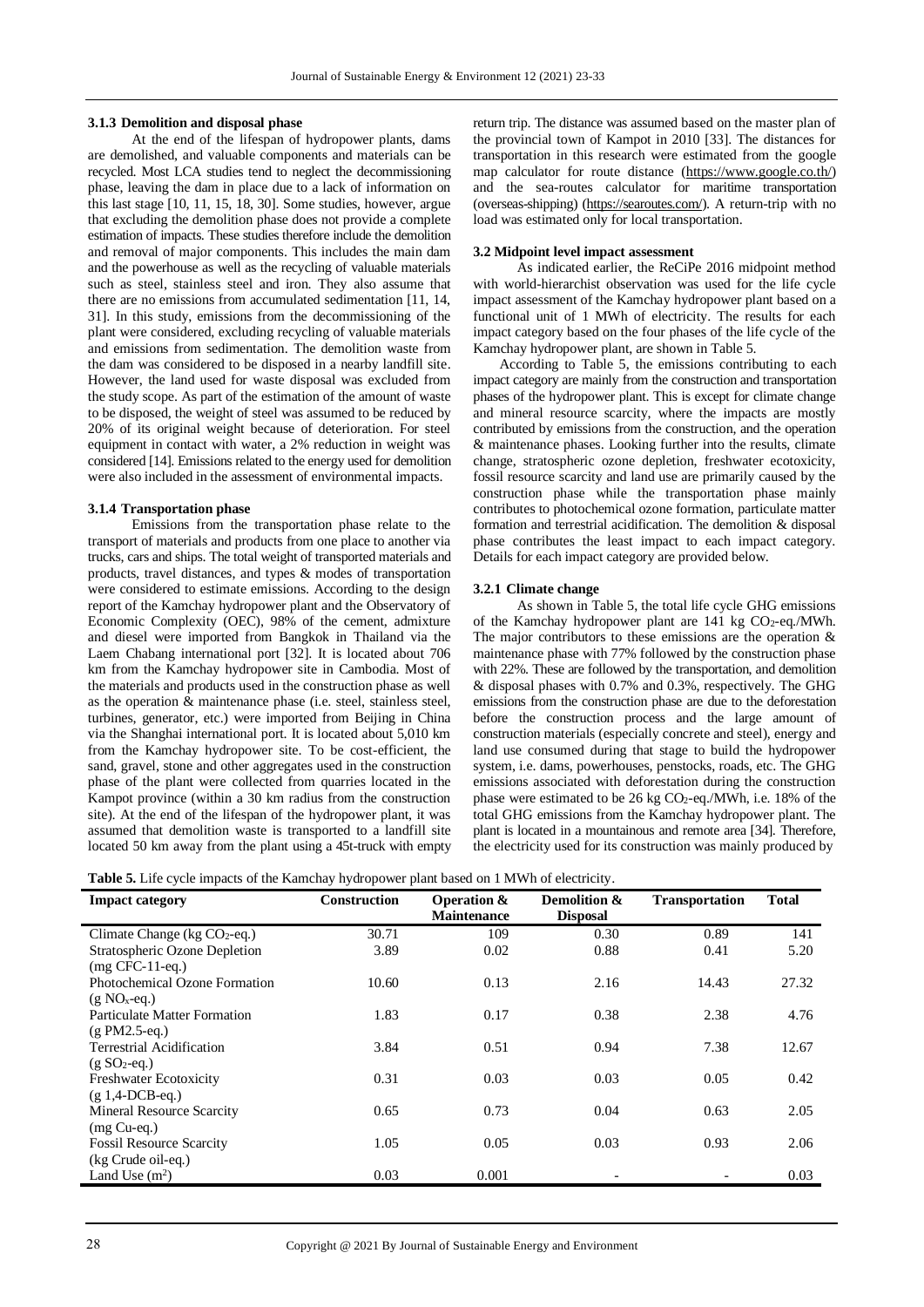on-site diesel-powered generators that contributed to enhance the emissions of GHGs during that step. For operation & maintenance, it is the decay of biomass in the flooded land of the reservoir that contributes mostly to the GHGs released during that phase. Biogenic emissions from the reservoir contribute almost 77% of the total life cycle GHG emissions; approximately 0.2% is contributed by the energy and materials used during the operation phase. When the reservoir was initially created, the land was inundated with water resulting in the submersion of plants and soil. Under these conditions, CO<sup>2</sup> is gradually released from the oxidation of organic carbon in the submerged biomass and soil. Reservoirs also often develop anoxic conditions, leading to the anaerobic digestion of organic carbon and therefore to CH4 emissions. These biogenic emissions play a major role in the contribution of the operation & maintenance phase to climate change as the global warming potential of methane is 34 times higher than that of carbon dioxide [23]. Overall, it was found that CO2 emissions are mostly contributed by the construction, demolition & disposal, and transportation phases (in the range 91 to 99%) while CH4 emissions are mainly contributed by the operation & maintenance step (96%). Minimal contributions from nitrous oxide  $(N_2O)$  emissions were observed over the life cycle of the Kamchay hydropower plant.

## **3.2.2 Stratospheric ozone depletion**

Major contributors to stratospheric ozone depletion include the construction, and demolition  $\&$  disposal phases with about 75% and 17%, respectively. These are followed by the transportation phase with almost 8%, and a minor contribution from the operation & maintenance phase. The emissions were found to be mostly contributed by nitrous oxide  $(N_2O)$ . Emissions leading to stratospheric ozone depletion are related to material and energy used during the construction phase as well as the demolition & disposal phase. Energy was also found to be a major contributor to emissions from the transportation, and operation & maintenance steps but the impact of these emissions on stratospheric ozone depletion were found to be minor compared to those from the construction, and demolition & disposal steps.

# **3.2.3 Photochemical ozone formation**

Significant contributors to photochemical ozone formation include emissions from the transportation and construction phases with 53% and 39%, respectively. Emissions from the demolition & disposal phase contribute about 8% with negligible contribution from the operation & maintenance phase (see Table 5). Transportation is a major contributor to this impact category as a result of the importation of materials and equipment from overseas. Contributions from the construction phase relate mostly to materials and energy use (diesel fuel oil) for infrastructure development. Demolition & disposal as well as operation & maintenance phases have a much less significant impact on tropospheric ozone formation due to the lower amount of resources used in those two stages compared to the transportation and construction phases. NOx emissions were found to contribute the largest share to this impact category with values in the range 80-90% depending on the life cycle stages of the hydropower plant. This is followed by NMVOC emissions with values in the range 10-20%.



**Figure 3.** Life cycle environmental impact of the Kamchay hydropower plant.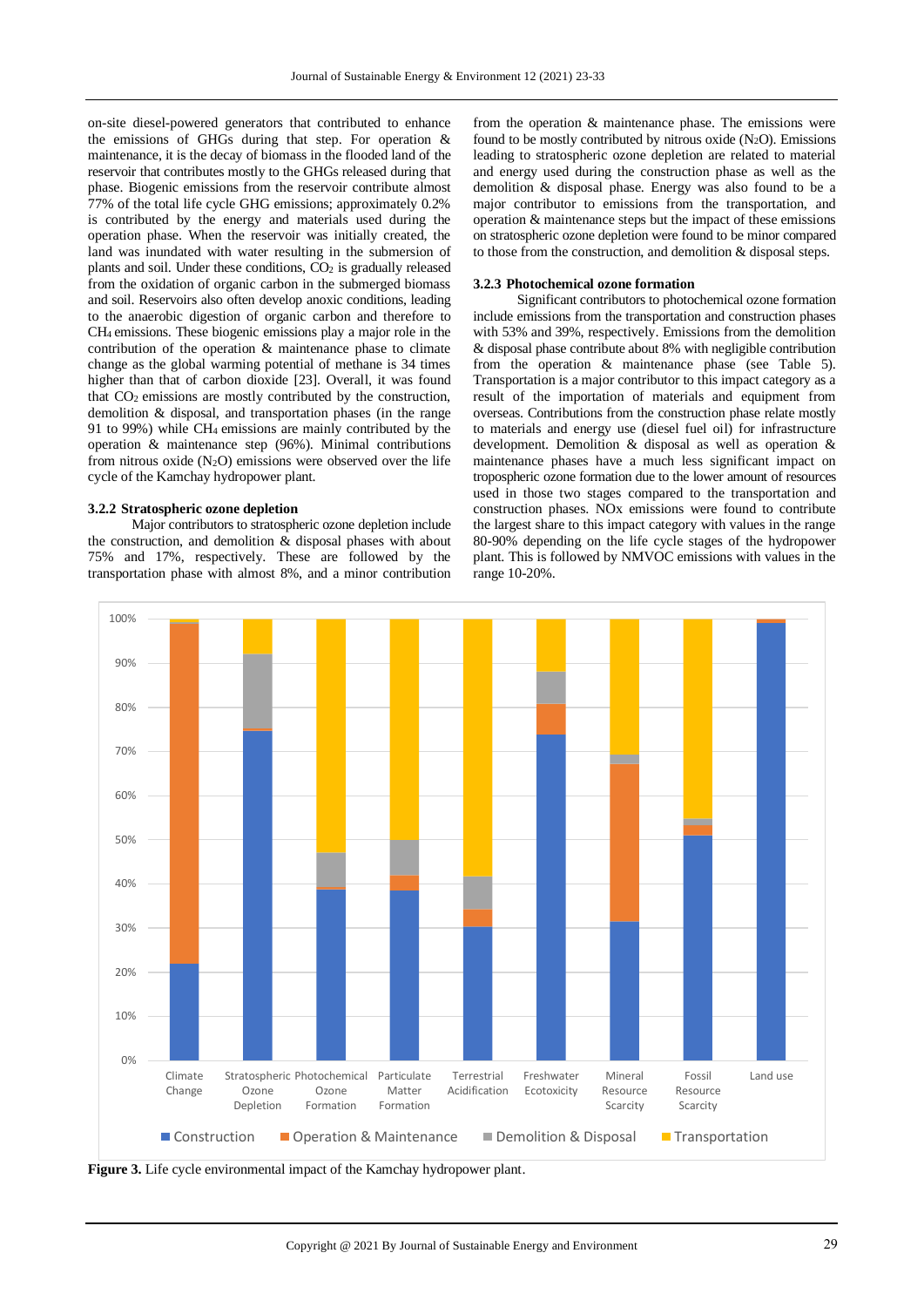#### **3.2.4 Particulate matter formation**

The results indicate that the majority of the impact on particulate matter formation is from transportation. Almost 50% of the emissions from the transportation stage were found to relate to the importation of materials and products. The second largest contributor is construction with almost 40%, followed by demolition & disposal with 8%, and operation & maintenance with 3.5%. The lower contribution from these two steps (demolition & disposal and operation & maintenance) is due to the lower amount of energy consumed in those two phases. The main contributing emissions to this impact category are from the construction, transportation, and demolition & disposal phases. These include  $NO_x$  (60-65%),  $SO_x$  (10-30%),  $PM_{2.5}$  (5-40%), and  $NH<sub>3</sub> (>1%)$ . Main contributing emissions from the operation & maintenance step include  $SO_x$  (80%), NO<sub>x</sub> (10%) and PM<sub>2.5</sub>  $(10\%)$ .

# **3.2.5 Terrestrial acidification**

The results in Table 5 show that the major contributing phases to terrestrial acidification are transportation and construction with about 58% and 30%, respectively. Lower contributions are from the demolition & disposal phase with 7.5% and the operation & maintenance phase with 4%. Main contributing emissions from the construction, demolition & disposal, and transportation phases include  $NO<sub>x</sub>$  (80-90%),  $SO<sub>x</sub>$  $(>30\%)$  and NH<sub>3</sub>  $(>2\%)$ . For operation & maintenance, main contributing emissions are  $SO_x(80%)$  and  $NO_x(20%)$ . The lower contribution from the operation & maintenance phase was found to be related to the lower amount of resources consumed during that stage compared to the other phases.

## **3.2.6 Freshwater ecotoxicity**

The largest contributor to this impact is the construction step with 74%. This is followed by transportation with 12%, the demolition & disposal phase with 7%, and the operation & maintenance phase with 7% (see Table 5). The emissions leading to freshwater ecotoxicity were found to be higher during the construction phase due to the larger number of materials and energy used during that step for infrastructure development. In relation to the construction phase and the demolition phase, zinc (23 and 77%), copper (25 and 7%) and fluoranthene (25 and 6%) were identified as the major contributors to this impact category. For emissions from the operation & maintenance phase and the demolition & disposal phase, zinc (59 and 36%), nickel (37 and 10%) and copper (2 and 31%) were identified as the largest contributing emissions to freshwater ecotoxicity.

## **3.2.7 Mineral resource scarcity**

The largest contributors to mineral resource scarcity include the construction, operation & maintenance, and transportation phases with about 36%, 31% and 31%, respectively. A lower contribution is from the demolition phase with 2%. As the construction phase requires many types of mineral resources such as zinc, copper, nickel and cadmium to produce materials and equipment for infrastructure development, it was found to be the major contributing step to this impact category. Operation & maintenance, and transportation, in almost equal proportion, are the second-largest contributing phases. This is due to the resources used for equipment replacement, and the energy required for both operation and transportation. The demolition & disposal phase was found to require less material and energy for the decommissioning of the dam, leading to lower emissions compared to the first three phases.

# **3.2.8 Fossil resource scarcity**

The major contributor to fossil resource scarcity was found to be diesel, which is used for infrastructure development, transportation and decommissioning of the dam after full operation. During the operation & maintenance phase, lubricant oil is the most significant contributor to fossil resource scarcity. There is no combustion of diesel fuel during that phase and so no contribution to this impact category in that stage. Overall, the construction and transportation phases were found to be the greatest contributors to fossil resource scarcity with 51% and 45%, respectively. This is followed by the operation & maintenance phase with 2.5% and the demolition & disposal phase with 1.5%.

#### **3.2.9 Land use**

Table 5 shows that the total impact on land use amounts to 0.03 m<sup>2</sup> /MWh and that most of the impact is from the construction phase (99%). The remaining fraction is contributed by the operation & maintenance phase. This impact category is mainly contributed by land use transformation for infrastructure development during the construction stage and a minor contribution from the operation & maintenance stage.

## **3.3 Endpoint level impact assessment**

According to Table 6, the results indicate that the impacts on human health, resource scarcity, terrestrial ecosystems and freshwater ecosystems amount to 1.34E-04 DALY, 9.48E-01 USD (2013), 4.01E-07 species.yr and 1.11E-11 species.yr, respectively. The results show that the four midpoint level impact categories that contribute to human health impact are climate change, stratospheric ozone depletion, photochemical ozone formation and particulate matter formation. The four midpoint level impact categories that contribute to terrestrial ecosystem impact are climate change, photochemical ozone formation, terrestrial acidification and land use. The results also show that climate change and freshwater ecotoxicity are the two midpoint impact level categories that contribute to freshwater ecosystem impact. With regard to the endpoint impact on resources, it is mostly contributed by fossil resource scarcity; mineral resource

**Table 6.** Endpoint results of the Kamchay hydropower plant based on 1 MWh of electricity.

|                                  | <b>Endpoint</b> |              |              |           |  |
|----------------------------------|-----------------|--------------|--------------|-----------|--|
| <b>Midpoint</b>                  | Human Health    | Terrestrial  | Freshwater   | Resources |  |
|                                  | (DALY)          | Ecosystems   | Ecosystems   | (USD2013) |  |
|                                  |                 | (species.yr) | (species.yr) |           |  |
| Climate Change                   | 1.31E-04        | 3.95E-07     | 1.08E-11     |           |  |
| Stratospheric Ozone Depletion    | 2.76E-09        |              |              |           |  |
| Photochemical Ozone Formation    | 2.49E-08        | 3.52E-09     |              |           |  |
| Particulate Matter Formation     | 2.99E-06        |              |              |           |  |
| Terrestrial Acidification        |                 | 2.69E-09     |              |           |  |
| <b>Freshwater Ecotoxicity</b>    |                 |              | 2.95E-13     |           |  |
| <b>Mineral Resource Scarcity</b> |                 |              |              | 4.75E-07  |  |
| <b>Fossil Resource Scarcity</b>  |                 |              |              | 9.48E-01  |  |
| Land use                         |                 | 3.07E-10     |              |           |  |
| Total                            | 1.34E-04        | 4.01E-07     | 1.11E-11     | 9.48E-01  |  |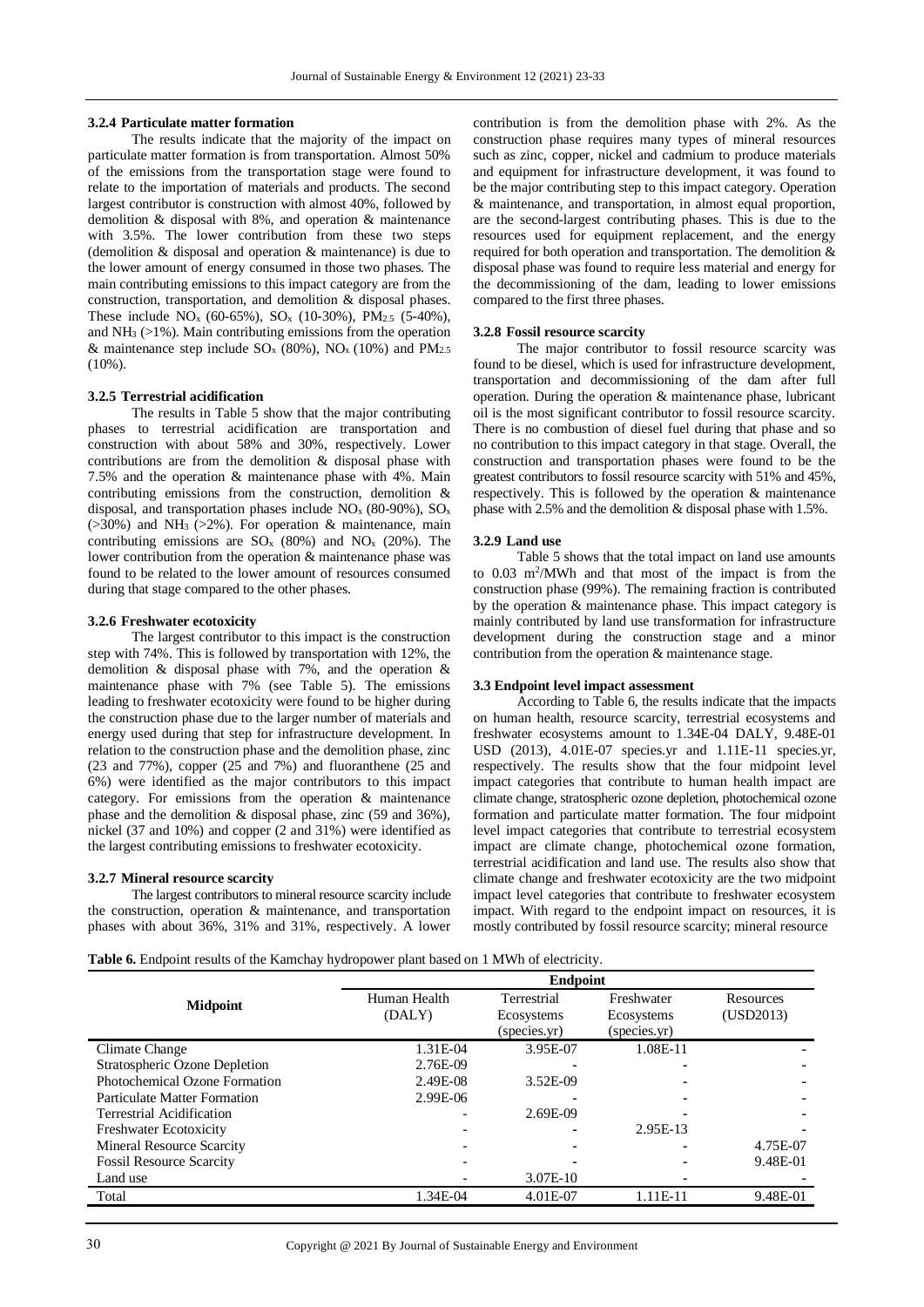| Type of power plant | <b>Total GHG emissions</b> | <b>Comments</b>                                               |
|---------------------|----------------------------|---------------------------------------------------------------|
|                     | $kg CO2-eq/MWh$            |                                                               |
| This study          | 141                        | The construction phase and decomposition of biomass are the   |
| Hydropower          | $4.2 - 273$                | major contributor.                                            |
| Coal                | 800-1000                   | The GHG emissions of fossil fuel mainly come from the process |
| Oil                 | 700-800                    | of combustion of each source.                                 |
| Natural gas         | 360-608                    |                                                               |

**Table 7.** Comparing the life cycle GHGs of the Kamchay hydropower plant with fossil fuel power plants [10, 34, 39].

scarcity contributes a negligible share to this impact. These findings indicate that climate change is the most significant midpoint level impact category as it plays a major role in human health and ecosystem impacts. For both these endpoint level impact categories, photochemical ozone formation is also involved but with a marginal contribution. Land use and freshwater ecotoxicity contribute minor shares to the impacts on ecosystem. Concerning the major contribution of climate change to endpoint level impact categories, based on the analysis of the data in Table 5, these are mostly related to emissions from the construction and operation & maintenance steps.

## **3.4 Comparison of results with literature**

The results of this study show that GHG emissions are major contributors to the life cycle environmental impacts of the Kamchay hydropower plant. Construction, and operation & maintenance phases were identified as the main contributing steps to GHG emissions, i.e. 22% and 77% of the total GHG emissions, respectively. These results follow those of Amponsah et al. [35] who also indicated that construction and operation are the main contributing steps to GHG emissions from hydropower plants. As part of the operation & maintenance phase, the decomposition of biomass in the flooded land of the Kamchay power plant reservoir was found to contribute the largest share of the GHG emissions from the plant. This major contribution from the reservoir is in line with findings from Amponsah et al. [35]. The total GHG emissions from the Kamchay hydropower plant were estimated to be  $141 \text{ kg CO}_2$ -eq./MWh. This value is within the range of values provided by the literature for similar types of plants, i.e.  $4.2-273$  kg CO<sub>2</sub>-eq./MWh [35-37]. Differences in geographic location, age, climate condition, reservoir characteristic and installed capacity are among the main factors influencing the GHG emissions from hydropower plants with reservoir type [38].

When comparing the greenhouse gases performance of hydropower to fossil fuels, Table 7 shows that the Kamchay hydropower plant is much more competitive than coal, oil and natural gas. The life cycle GHG emissions from the plant are about 5 to 7 times lower than coal, 5 to 6 times lower than oil and 3 to 5 times lower than natural gas. Carbon dioxide plays a crucial role in the GHG emissions from coal, oil and natural gas power plants, with significant contributions from the fuel combustion during electricity production (i.e. 91, 95 and 75% respectively).

### **3.5 Environment hotspots and mitigation options**

The construction and operation & maintenance steps were found to contribute most of the GHG emissions from the Kamchay hydropower plant. Construction is the step that was also found not only to dominate the impacts on climate change but also most of the other midpoint level impact categories. Hence, mitigation strategies should focus on this initial life cycle step of the Kamchay hydropower plant to reduce emissions of GHGs as well as other pollutants. The construction phase requires construction materials, land use, and energy for the development of the plant's infrastructures. As this hydropower plant is located in a mountainous area (tropical region), the GHG emissions related to land use change and land flooding to establish a reservoir should be further investigated to provide adequate mitigation options for the sustainable development of the hydropower sector in Cambodia.

One mitigation option that can be considered relates to the large amount of construction materials required to build the dam. This is particularly the case for cement and steel which are responsible for high emissions of GHGs during that phase. According to a sensitivity analysis by Pang et al. [11], if the cement consumption could be decreased by 10%, the impact of GHG emissions on the global warming potential could be reduced by 7%. In the process of cement production, the ratio of clinker to cement could also be reduced to around 0.6 using pozzolan. This would contribute to further reduce GHG emissions from cement production by 25% [40]. Construction materials, such as steel pipes, could also be replaced by reinforced plastic whenever possible as they are more environmentally friendly than steel pipes [11, 41]. The effective environmental mitigation options of all kinds of the hydropower projects should be adopted as the "Hydropower Good Practice". This should also include practices where environmental and social problems were resolved successfully as a result of mitigation measures and the practices that provided environmental and/or social benefits through hydropower development [42].

With regard to land use change, the impact from infrastructure development during the construction phase should be minimized, notably by selecting sites where the loss of ecosystem is reduced [42]. Afforestation on an area equivalent to the land use impacted by hydropower is also highly recommended by planting trees nearby the construction area [43-44]. Measures consisting of selecting adequate construction sites and promoting afforestation would contribute to improve environmental performance, in particular with regard to GHG emissions and biodiversity preservation.

As stated earlier, negative impacts from hydropower plants with reservoir type (or dam-toed) relate to the biogenic emissions of CO2 and CH4 from the decomposition of biomass in the flooded land during its operation [12-13]. These emissions influence the impact of the operation & maintenance phase on climate change. The rate of release of these emissions depends on several conditions including, volume, age and geographic location [10, 36, 39]. For the future development of such type of hydropower plants, limitations should therefore be introduced regarding the size of the reservoir based on technical, economic and environmental considerations. Also, an important priority area to reduce environmental impacts from hydropower plants concerns the construction sites which should be selected taking into consideration the minimization of ecosystem losses [42, 44]. It is highly recommended that the GHG emissions from the decay of biomass in the flooded land of reservoirs throughout the lifespan be included as part of the environmental impact assessment (EIA) reports of future hydropower plants to be developed in Cambodia.

# **4. Conclusion**

The LCA study of the Kamchay hydropower plant in Cambodia demonstrates that the major impact is from the GHGs released during the construction phase and the decomposition of biomass in the flooded land of the reservoir during its operation.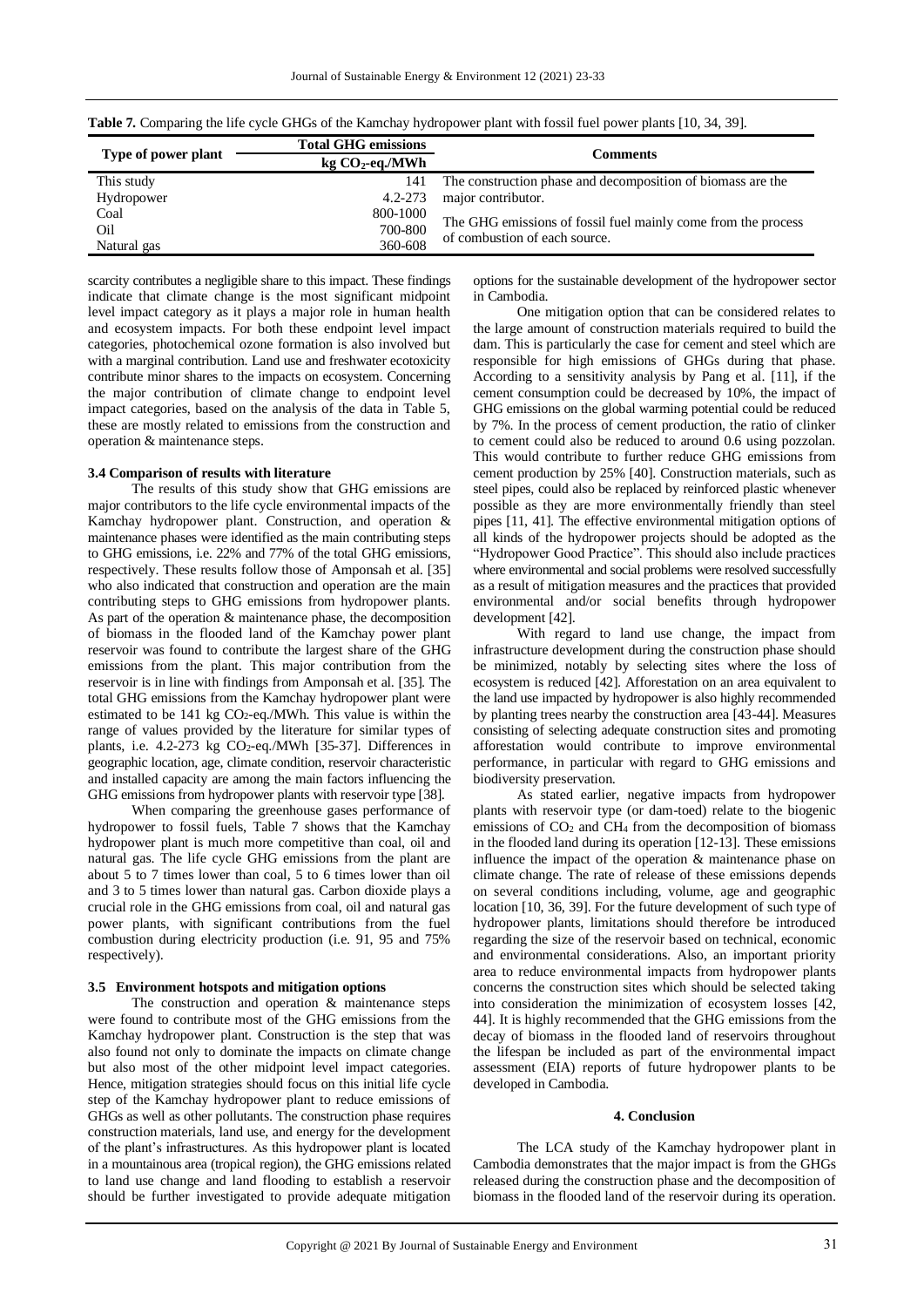The rest of the emissions throughout the life cycle of the plant have a marginal contribution. Climate change is the main impact category, contributing the largest damage to human health and ecosystem. Resource scarcity is mainly contributed by the resources used during the construction and transportation phases for infrastructure development as well as the resources used in the operation & maintenance and the demolition & disposal phases. Total greenhouse gas emissions from this plant are 141 kg CO2-eq. per MWh. This value lies within the range of emission values reported in the literature and is lower than the GHG emissions from fossil fuel power plants. The Kamchay hydropower plant is therefore a better option to enhance the production of electricity in the country.

Based on the environmental hotspots identified in this study, some mitigation options for the environmental performance improvement of hydropower in Cambodia were suggested. The construction site should be selected taking into account the minimization of ecosystem loss along with the implementation of afforestation measures to compensate for the loss of vegetation due to infrastructure development. Also, reinforced plastics could be used to substitute steel and the amount of cement reduced including the reduction of the clinker to cement ratio by using pozzolan. The findings of this study provide useful information to policy makers, stakeholders, owners and developers to select and implement adequate measures for the sustainable development of hydropower in Cambodia and also other parts of the world with similar characteristics.

## **Acknowledgements**

The authors received financial support from the Joint Graduate School of Energy and Environment, King Mongkut's University of Technology Thonburi, and Center of Excellence on Energy Technology and Environment, PERDO, Bangkok, Thailand. The Higher Education Commission Thailand Government Scholarship also contributed to this study by provided the scholarship to the author during the research period. The authors acknowledge to the Ministry of Environment (Department of Environmental Impact Assessment), and Ministry of Mine and Energy (Department of Hydropower) in Cambodia for facilitating the data collection.

#### **References**

- [1] Siciliano, G., Urban, F., Kim, S. and Lonn, P.D. 2015. Hydropower, social priorities and the rural-urban development divide: The case of large dams in Cambodia, *Energy Policy*, 86, 273-285.
- [2] Poch, K. 2013. Renewable energy development in Cambodia: Status, prospects and policies. In Kimura, S., Phoumin, H. and Jacobs, B. (eds.): *Energy Market Integration in East Asia: Renewable Energy and its Deployment into the Power System* (pp. 227-266). ERIA Research Project Report 2012-26, Jakarta: ERIA. Available online: https://www.eria.org/RPR\_FY2012\_No.26\_chapter\_7.pdf [Accessed on: 9 February 2020].
- [3] Open Development Cambodia. 2015. *The Current Situation of Hydropower Dam Development*. Available online: https://opendevelopmentcambodia.net/topics/hydropowerdams/#ref-74484-10 [Accessed on: 7 February 2020].
- [4] Open Development Cambodia. 2015. *Energy Policy and Administration*. Available online: https://opendevelopmentcambodia.net/topics/energypolicy-and-administration#ref-74481-4 [Accessed on: 9 February 2020].
- [5] International rivers. *Cambodia*. Available online: https://www.internationalrivers.org/campaigns/cambodia [Accessed on: 7 February 2020].
- [6] Electricity Authority of Cambodia. 2018. *Report on Power Sector of the Kingdom of Cambodia Compiled by the Electricity Authority of Cambodia*. From Data of the year 2017. Available online: https://www.eac.gov.kh/site/annualreport [Accessed on: 18 September 2019].
- [7] Japan International Cooperation Agency (JICA) and The Chugoku Electric Power Co., Inc. 2012. *Data collection survey on electric power sector in Cambodia, Final Report*. Available online: https://data.opendevelopmentmekong.net/dataset/afbdc560-62e8- 4c6e-8f5f-db5e34fb2bb5/resource/ecde32bd-9ca5-46a8-9a64 fbf868280dfd/download/edcdatacollectionsurveyonelectric powersectorincambodiafinalreport2012.pdf [Accessed on: 9 February 2020].
- [8] Open Development Cambodia. 2015. *Renewable Production*. Available online: https://opendevelopmentcambodia.net/topics/renewableenergy-production/ [Accessed on: 9 February 2020].
- [9] Cambodia Constructions Association. 2019. *Government to Construct US\$160 Million Hydro-power Plant in Pursat Province*. Available online: https://www.constructionproperty.com/government-to-construct-us160-million-hydropower-plant-in-pursat-province [Accessed on: 9 February 2020].
- [10] Hidrovo, A.B., Uche, J. and Gracia, A.M. 2017. Accounting for GHG net reservoir emissions of hydropower in Ecuador, *Renewable Energy*, 112, 209-221.
- [11] Pang, M., Zhang, L., Wang, C. and Liu, G. 2015. Environmental life cycle assessment of a small hydropower plant in China, *International Journal of Life Cycle Assessment*, 20, 796-806.
- [12] Kumar, A., Sharma, M.P. and Yang, T. 2018. Estimation of carbon stock for greenhouse gas emissions from hydropower reservoirs, *Stochastic Environmental Research and Risk Assessment*, 32, 3183-3193.
- [13] Weisser, D.A. 2007. Guide to life-cycle greenhouse gas (GHG) emissions from electric supply technologies, *Energy*, 32, 1543-1559.
- [14] Suwanit, W. and Gheewala, S.H. 2011. Life cycle assessment of mini-hydropower plants in Thailand, *International Journal of Life Cycle Assessment*, 16, 849-858.
- [15] Varun, Prakash, R. and Bhat, I.K. 2012. Life cycle greenhouse gas emissions estimation for small hydropower scheme in India, *Energy*, 44, 498-508.
- [16] Electricity Authority of Cambodia. 2004. *Report on Power Sector of Kingdom of Cambodia for the Year 2004*. Available online: https://www.eac.gov.kh/site/annualreport [Accessed on: 20 February 2019].
- [17] Jenkins, J.C., Ginzo, .H.D., Ogle, S.M., Verchot, L.V., Handa, M. and Tsunekawa, A. 2006. Chapter 8: Settlements. In *Volume 4: Agriculture, Forestry and Other Land Use, 2006 IPCC Guidelines for National Greenhouse Gas Inventories*. Institute for Global Environmental Strategies, Japan.
- [18] Song, C., Gardner, K.H., Klein, S.J.W., Souza, S.P. and Mo, W. 2018. Cradle-to-grave greenhouse gas emissions from dams in the United States of America, *Renewable and Sustainable Energy Reviews*, 90, 945-956.
- [19] Gómez, D.R., Watterson, J.D., Americano B.B. et al. 2006. Chapter 2: Stationary combustion. In *Volume 2: Energy, 2006 IPCC Guidelines for National Greenhouse Gas Inventories.* Institute for Global Environmental Strategies, Japan.
- [20] Nielsen, O.-K., Plejdrup, M., Rentz, O., Oertel, D., Woodfield, M. and Stewart, R. 2019. Energy industries, In